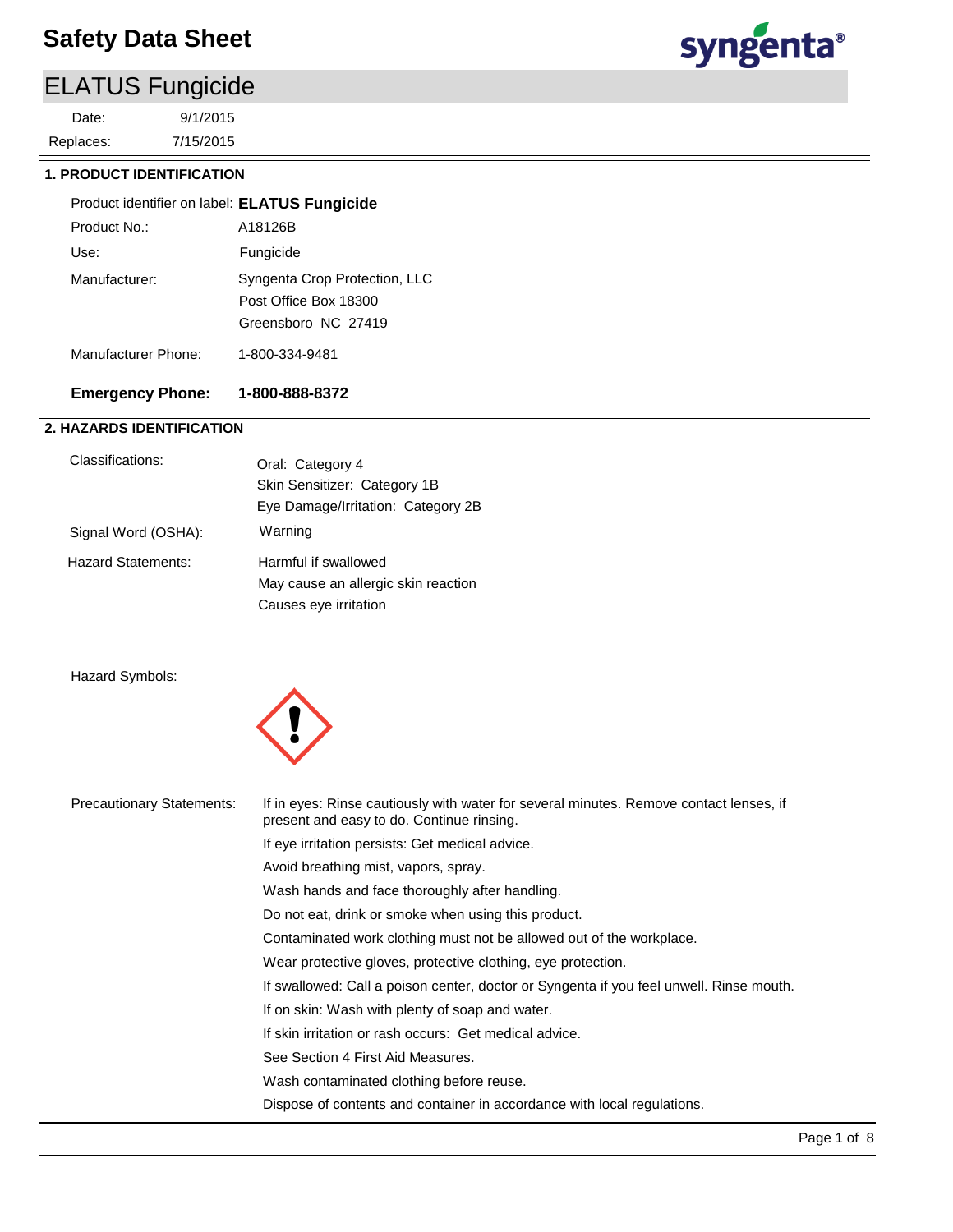

### ELATUS Fungicide

7/15/2015 9/1/2015 Replaces: Date:

Other Hazard Statements: May form combustible dust concentrations in air.

### **3. COMPOSITION/INFORMATION ON INGREDIENTS**

| Chemical Name                                                                                                                             | Common Name       | <b>CAS Number</b>   | Concentration       |
|-------------------------------------------------------------------------------------------------------------------------------------------|-------------------|---------------------|---------------------|
| Other ingredients                                                                                                                         | Other ingredients | <b>Trade Secret</b> | $< 55\%$            |
| Calcium Carbonate                                                                                                                         | Calcium Carbonate | Trade Secret        | <b>Trade Secret</b> |
| Methyl (E)-2-{2-[6-(2-<br>cyanophenoxy)pyrimidin-4-yloxy]phenyl}-3-<br>methoxyacrylate                                                    | Azoxystrobin      | 131860-33-8         | 30%                 |
| N-[9-(dichloromethylene)-1,2,3,4-<br>tetrahydro-1,4-methanonaphthalen-5-yl]-3-<br>(difluoromethyl)-1-methyl-1H-pyrazole-4-<br>carboxamide | Benzovindiflupyr  | 1072957-71-1        | 15%                 |

Ingredients not precisely identified are proprietary or non-hazardous. Values are not product specifications.

#### **4. FIRST AID MEASURES**

Have the product container, label or Safety Data Sheet with you when calling Syngenta (800-888-8372), a poison contol center or doctor, or going for treatment.

If swallowed: Call Syngenta (800-888-8372), a poison control center or doctor immediately for treatment advice. Do not give any liquid to the person. Do not induce vomiting unless told to do so after calling 800-888- 8372 or by a poison control center or doctor. Do not give anything by mouth to an unconscious person. Ingestion:

- If in eyes: Hold eye open and rinse slowly and gently with water for 15-20 minutes. Remove contact lenses, if present, after 5 minutes, then continue rinsing eye. Call Syngenta (800-888-8372), a poison control center or doctor for treatment advice. Eye Contact:
- If on skin or clothing: Take off contaminated clothing. Rinse skin immediately with plenty of water for 15-20 minutes. Call Syngenta (800-888-8372), a poison control center or doctor for treatment advice. Skin Contact:
- If inhaled: Move person to fresh air. If person is not breathing, call 911 or an ambulance, then give artificial respiration, preferably mouth-to-mouth if possible. Call Syngenta (800-888-8372), a poison control center or doctor for further treatment advice. Inhalation:

#### Most important symptoms/effects:

Eye irritation

Allergic skin reaction

Indication of immediate medical attention and special treatment needed:

There is no specific antidote if this product is ingested.

Treat symptomatically.

Persons suffering a temporary allergic reaction may respond to treatment with antihistamines or steroid creams and/or systemic steroids.

### **5. FIRE FIGHTING MEASURES**

Suitable (and unsuitable) extinguishing media:

Use dry chemical, foam or CO2 extinguishing media. If water is used to fight fire, dike and collect runoff.

Specific Hazards:

During a fire, irritating and possibly toxic gases may be generated by thermal decomposition or combustion.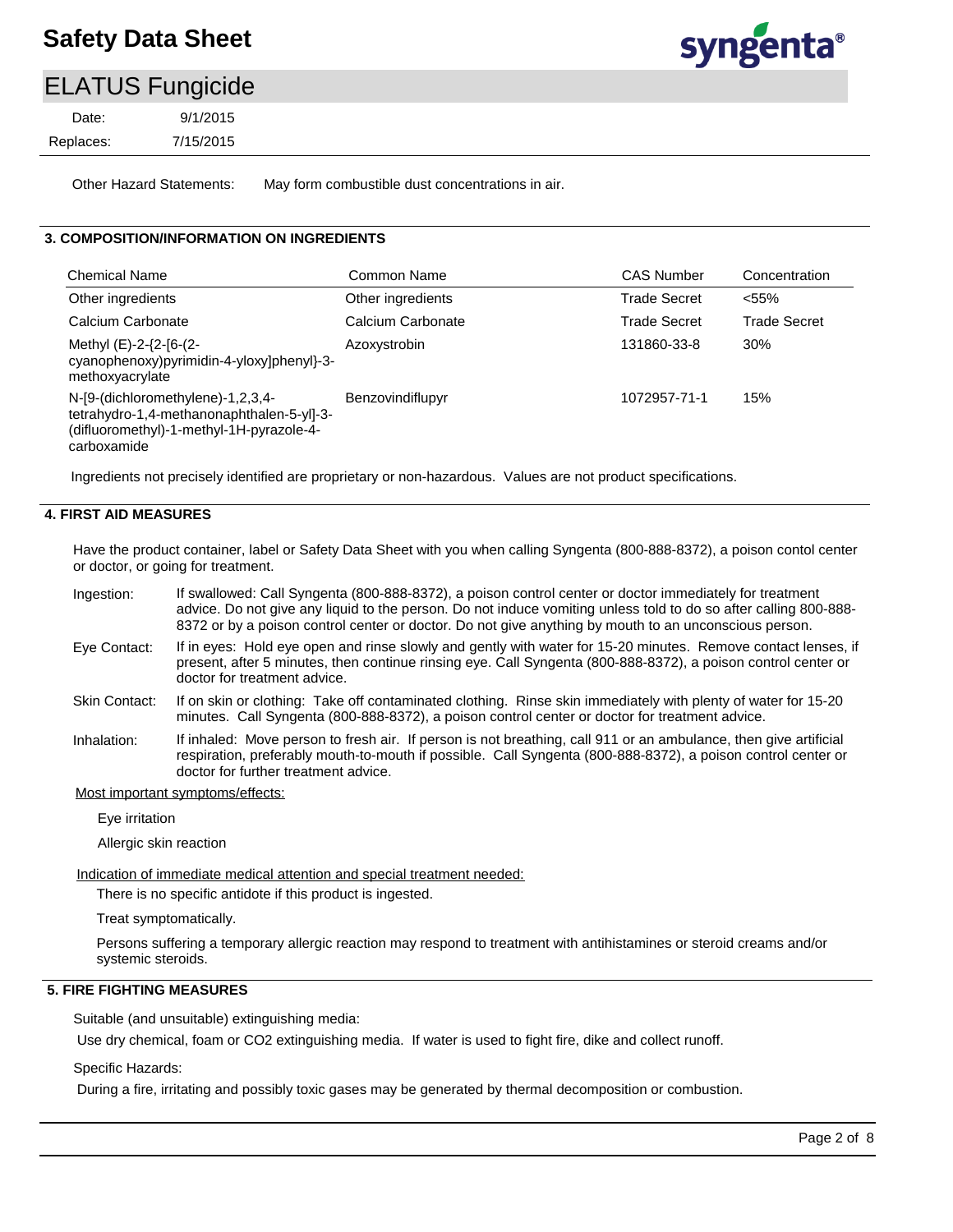# syngenta®

### ELATUS Fungicide

7/15/2015 9/1/2015 Replaces: Date:

Special protective equipment and precautions for firefighters:

Wear full protective clothing and self-contained breathing apparatus. Evacuate nonessential personnel from the area to prevent human exposure to fire, smoke, fumes or products of combustion.

### **6. ACCIDENTAL RELEASE MEASURES**

Personal precautions, protective equipment, and emergency procedures: Follow exposure controls/personal protection outlined in Section 8.

Methods and materials for containment and cleaning up:

Avoid dust formation.

Control the spill at its source. Contain the spill to prevent from spreading or contaminating soil or from entering sewage and drainage systems or any body of water. Clean up spills immediately, observing precautions outlined in Section 8. Sweep up material and place in a compatible disposal container. Scrub area with hard water detergent (e.g. commercial products such as Tide, Joy, Spic and Span). Pick up wash liquid with additional absorbent and place into compatible disposal container. Once all material is cleaned up and placed in a disposal container, seal container and arrange for disposition.

#### **7. HANDLING AND STORAGE**

Precautions for safe handling:

This material is capable of forming flammable dust clouds in air, which, if ignited, can produce a dust cloud explosion. Flames, hot surfaces, mechanical sparks and electrostatic discharges can serve as ignition sources for this material. Electrical equipment should be compatible with the flammability characteristics of this material. The flammability characteristics will be made worse if the material contains traces of flammable solvents or is handled in the presence of flammable solvents.

This material could become charged under certain conditions such as pneumatic conveying.

Store the material in a well-ventilated, secure area out of reach of children and domestic animals. Do not store food, beverages or tobacco products in the storage area. Prevent eating, drinking, tobacco use, and cosmetic application in areas where there is a potential for exposure to the material. Wash thoroughly with soap and water after handling.

Conditions for safe storage, including any incompatibilities: Not Applicable

#### **8. EXPOSURE CONTROLS/PERSONAL PROTECTION**

### **THE FOLLOWING RECOMMENDATIONS FOR EXPOSURE CONTROLS/PERSONAL PROTECTION ARE INTENDED FOR THE MANUFACTURE, FORMULATION AND PACKAGING OF THIS PRODUCT.**

#### **FOR COMMERCIAL APPLICATIONS AND/OR ON-FARM APPLICATIONS CONSULT THE PRODUCT LABEL.**

Occupational Exposure Limits:

| <b>Chemical Name</b> | <b>OSHA PEL</b>                                                                                        | <b>ACGIH TLV</b> | Other                                                                                         | Source         |
|----------------------|--------------------------------------------------------------------------------------------------------|------------------|-----------------------------------------------------------------------------------------------|----------------|
| Other ingredients    | Not Established                                                                                        | Not Established  | Not Established                                                                               | Not Applicable |
| Calcium Carbonate    | 15 mg/m <sup>3</sup> , total dust, $8$ Hr.<br>TWA, 5 mg/m <sup>3</sup> , respirable<br>dust, 8 Hr. TWA | Not Established  | 10 mg/m <sup>3</sup> , total<br>dust, 8 Hr. TWA, 5<br>$mg/m3$ , respirable<br>dust, 8 Hr. TWA | <b>NIOSH</b>   |
| Azoxystrobin         | Not Established                                                                                        | Not Established  | 4 mg/m <sup>3</sup> TWA                                                                       | Syngenta       |
| Benzovindiflupyr     | Not Established                                                                                        | Not Established  | 1 mg/m <sup>3</sup> TWA                                                                       | Syngenta       |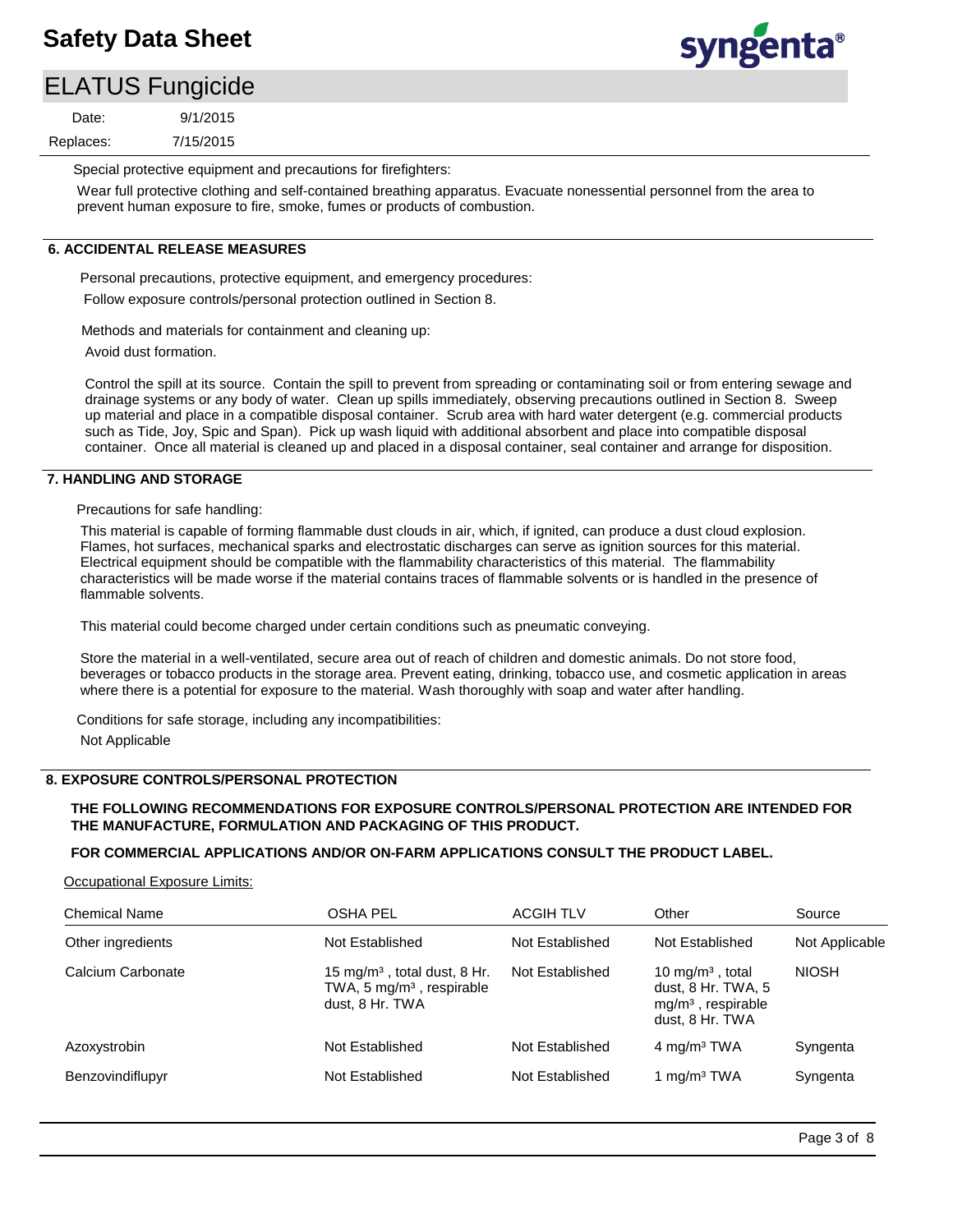# syngenta®

### ELATUS Fungicide

Replaces: Date:

7/15/2015 9/1/2015

### Appropriate engineering controls:

Use effective engineering controls to comply with occupational exposure limits (if applicable).

### Individual protection measures:

### Ingestion:

Prevent eating, drinking, tobacco usage and cosmetic application in areas where there is a potential for exposure to the material. Wash thoroughly with soap and water after handling.

### Eye Contact:

Where eye contact is likely, use dust-proof chemical goggles. Facilities storing or utilizing this material should be equipped with an eyewash facility and a safety shower.

### Skin Contact:

Where contact is likely, wear chemical-resistant gloves (such as barrier laminate, butyl rubber, nitrile rubber, neoprene rubber, polyvinyl chloride [PVC] or Viton), coveralls, socks and chemical-resistant footwear.

### Inhalation:

A particulate filter respirator may be necessary until effective engineering controls are installed to comply with occupational exposure limits. Use NIOSH certified respirator with any N, R, P or HE filter. Use a self-contained breathing apparatus in cases of emergency spills, when exposure levels are unknown, or under any circumstances where air-purifying respirators may not provide adequate protection.

### **9. PHYSICAL AND CHEMICAL PROPERTIES**

| Appearance: Beige to dark brown solid                             |
|-------------------------------------------------------------------|
| Odor:<br>Weak, uncharacteristic                                   |
| Odor Threshold: Not Available                                     |
| pH: > 8.50 - 10.50 (1% w/v @ 68 - 77°F (20 - 25°C))               |
| Melting point/freezing point: Not Available                       |
| Initial boiling point and boiling range: Not Available            |
| Flash Point (Test Method):<br>Not Available                       |
| Flammable Limits (% in Air): Not Available                        |
| Flammability:<br>Not Available                                    |
| Vapor Pressure: Azoxystrobin 8.25 x 10(-13) mmHg @ 68°F (20°C)    |
| Benzovindiflupyr Not Available                                    |
| Vapor Density: Not Available                                      |
| Relative Density: 0.56 g/cm <sup>3</sup> (bulk density)           |
| Solubility (ies): Azoxystrobin<br>6 mg/l in water $@$ 68°F (20°C) |
| Benzovindiflupyr Not Available                                    |
| Partition coefficient: n-octanol/water: Not Available             |
| Autoignition Temperature: Not Available                           |
| Decomposition Temperature: Not Available                          |
| Viscosity: Not Available                                          |
| Other: None                                                       |
|                                                                   |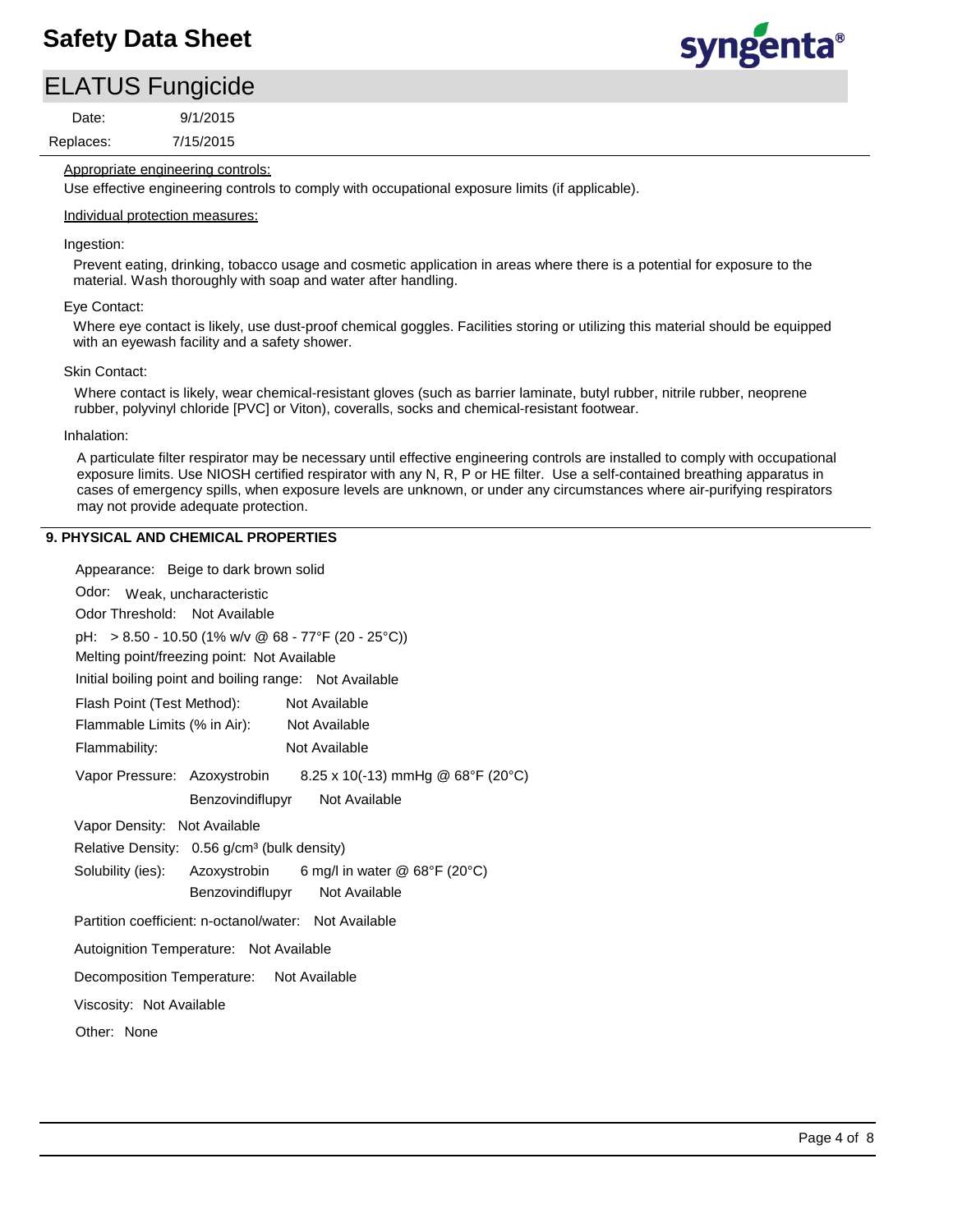### ELATUS Fungicide

7/15/2015 9/1/2015 Replaces: Date:



### **10. STABILITY AND REACTIVITY**

Reactivity: Not reactive.

Chemical stability: Stable under normal use and storage conditions.

Possibility of hazardous reactions: Will not occur.

Conditions to Avoid: None known.

Incompatible materials: None known.

Hazardous Decomposition Products: Not Available

### **11. TOXICOLOGICAL INFORMATION**

### Health effects information

Likely routes of exposure: Dermal, Inhalation

Symptoms of exposure: Eye irritation

Delayed, immediate and chronic effects of exposure: Eye irritation, Allergic skin reaction

### Numerical measures of toxicity (acute toxicity/irritation studies (finished product))

| Ingestion:                 | Oral (LD50 Rat):               | 1049 mg/kg body weight   |
|----------------------------|--------------------------------|--------------------------|
| Dermal:                    | Dermal (LD50 Rat) :            | > 2000 mg/kg body weight |
| Inhalation:                | Inhalation (LC50 Rat):         | 5.01 mg/l air - 4 hours  |
| Eye Contact:               | Moderately Irritating (Rabbit) |                          |
| <b>Skin Contact:</b>       | Non-Irritating (Rabbit)        |                          |
| <b>Skin Sensitization:</b> | Sensitizing (Guinea Pig)       |                          |

#### Reproductive/Developmental Effects

Azoxystrobin : Did not show reproductive toxicity effects in animal experiments.

Benzovindiflupyr: Did not show reproductive toxicity effects in animal experiments.

### Chronic/Subchronic Toxicity Studies

Azoxystrobin : No adverse effect has been observed in chronic toxicity tests.

Benzovindiflupyr: The substance or mixture is not classified as specific target organ toxicant, single exposure.

#### **Carcinogenicity**

Azoxystrobin : Did not show carcinogenic effects in animal experiments. Benzovindiflupyr: Animal testing did not show any mutagenic effects. Studies in rodents have shown no treatment-related tumor findings of relevance to human health.

| <b>Chemical Name</b>                                                                  | NTP/IARC/OSHA Carcinogen |
|---------------------------------------------------------------------------------------|--------------------------|
| Other ingredients                                                                     | No.                      |
| Calcium Carbonate                                                                     | No                       |
| Methyl (E)-2-{2-[6-(2-cyanophenoxy)pyrimidin- No<br>4-yloxy]phenyl}-3-methoxyacrylate |                          |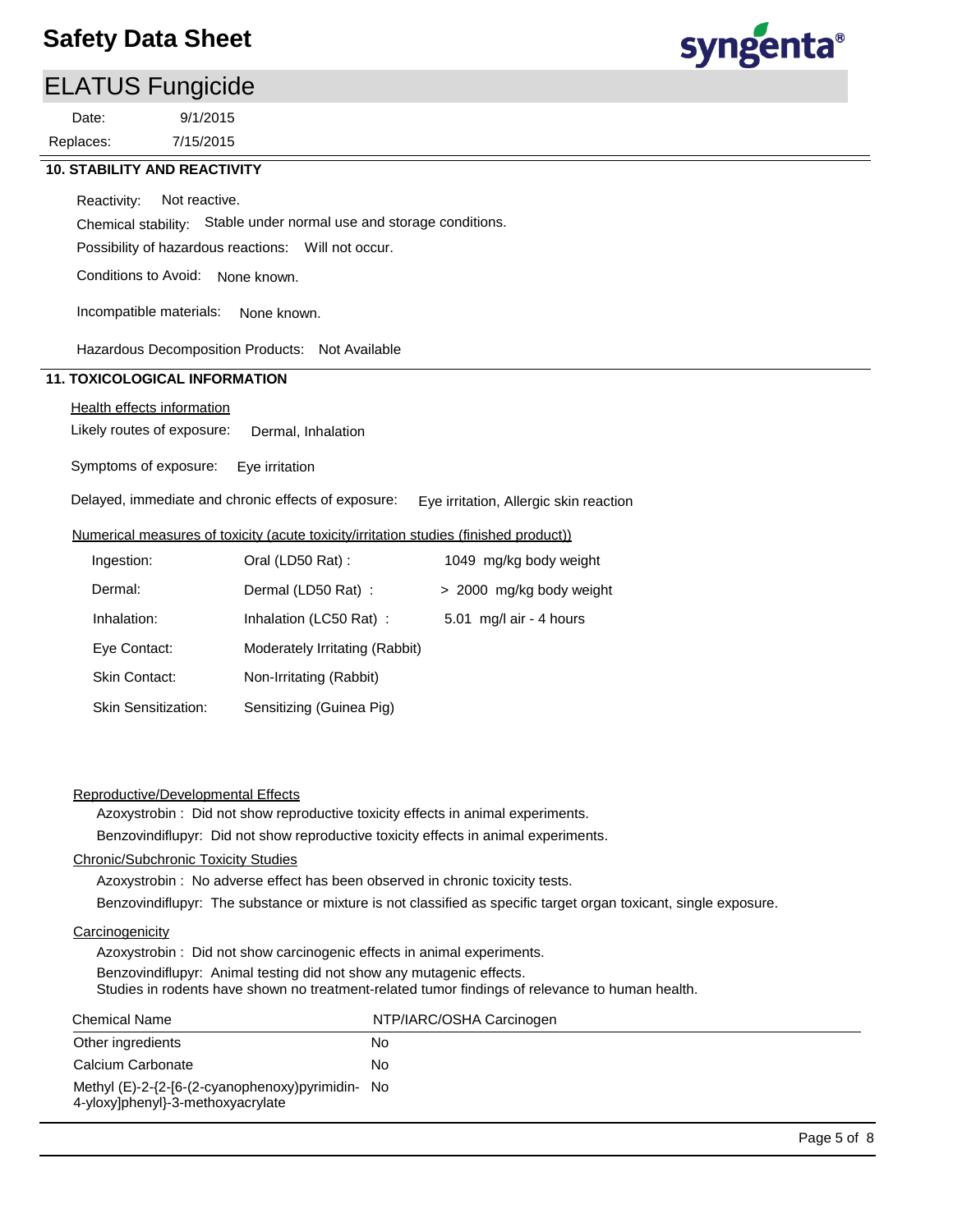# syngenta®

| <b>ELATUS Fungicide</b>                                                                                                                   |                                          |
|-------------------------------------------------------------------------------------------------------------------------------------------|------------------------------------------|
| 9/1/2015<br>Date:                                                                                                                         |                                          |
| Replaces:<br>7/15/2015                                                                                                                    |                                          |
| N-[9-(dichloromethylene)-1,2,3,4-tetrahydro-<br>1,4-methanonaphthalen-5-yl]-3-<br>(difluoromethyl)-1-methyl-1H-pyrazole-4-<br>carboxamide | <b>No</b>                                |
| <b>Other Toxicity Information</b><br>None                                                                                                 |                                          |
| <b>Toxicity of Other Components</b><br>Calcium Carbonate                                                                                  | May irritate eyes and respiratory tract. |
| Other ingredients<br>Not Established                                                                                                      |                                          |
| <b>Target Organs</b>                                                                                                                      |                                          |
| <b>Active Ingredients</b>                                                                                                                 |                                          |
| Azoxystrobin:                                                                                                                             | Liver                                    |
| Benzovindiflupyr:                                                                                                                         | Not Applicable                           |
| Inert Ingredients                                                                                                                         |                                          |
| Calcium Carbonate:                                                                                                                        | Eyes, respiratory tract                  |
| Other ingredients:                                                                                                                        | Not Established                          |
| <b>12. ECOLOGICAL INFORMATION</b><br><b>Eco-Acute Toxicity</b>                                                                            |                                          |

Azoxystrobin : Fish (Rainbow Trout) 96-hour LC50 470 ppb Green Algae 5-day EC50 106 ppb Invertebrate (Water Flea) 48-hour EC50 259 ppb Bird (Mallard Duck) 14-day LD50 > 250 mg/kg

Benzovindiflupyr:

Invertebrate (Water Flea) Daphnia Magna 48-hour EC50 0.085 mg/l Fish (Carp) 96-hour LC50 0.0035 mg/l

### Environmental Fate

#### Azoxystrobin :

The information presented here is for the active ingredient, azoxystrobin. Low bioaccumulation potential. Not persistent in soil. Stable in water. Moderate mobility in soil. Sinks in water (after 24 h).

#### Benzovindiflupyr:

The following information is for the active ingredient, benzovindiflupyr. Biodegradability: Not biodegradable. Does not bioaccumulate. Slightly mobile in soils. Results of PBT and vPvB assessment: This substance is not considered to be persistent, bioaccumulating nor toxic (PBT). This substance is not considered to be very persistent nor very bioaccumulating (vPvB).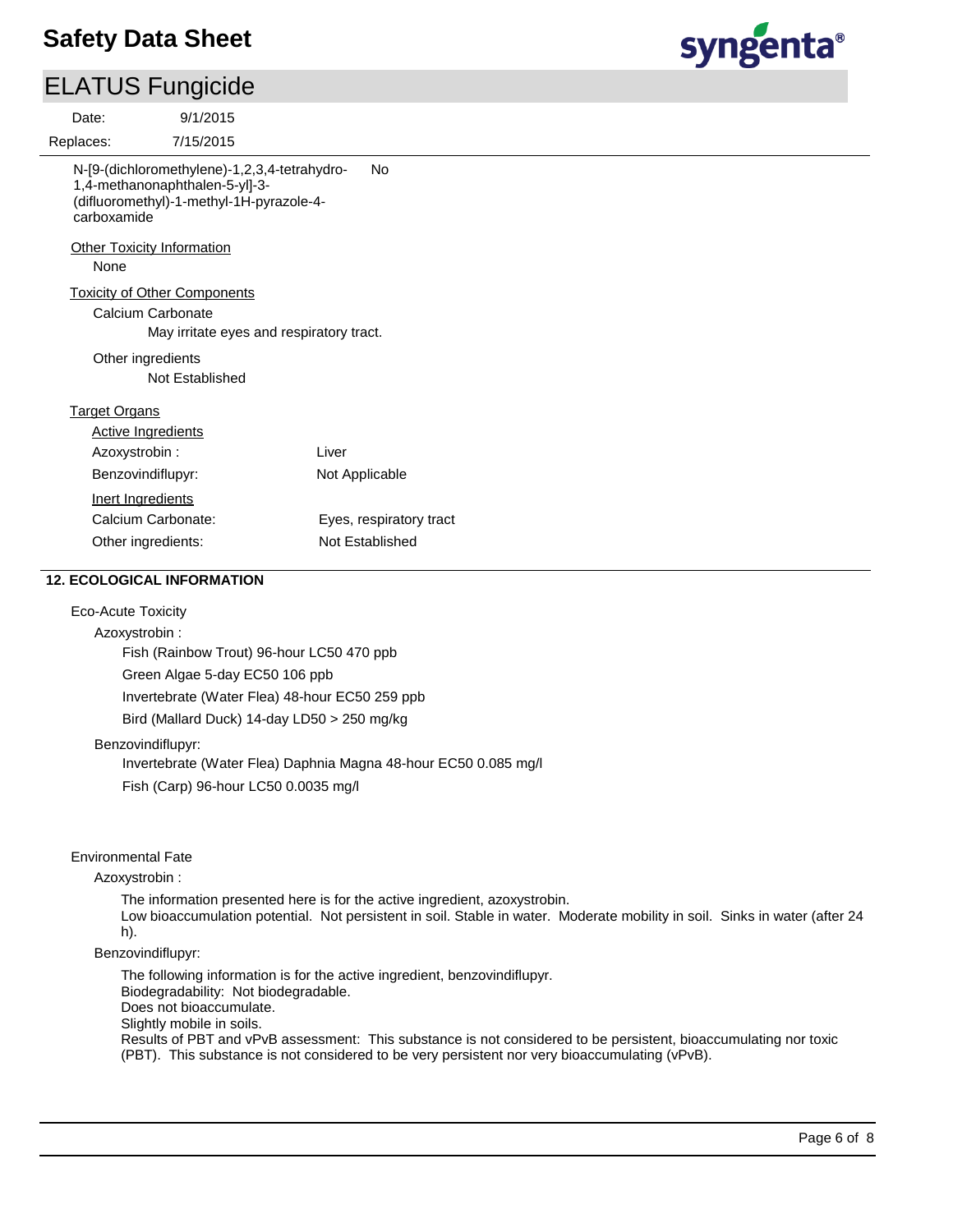### ELATUS Fungicide

7/15/2015 9/1/2015 Replaces: Date:



### **13. DISPOSAL CONSIDERATIONS**

Disposal:

Do not reuse product containers. Dispose of product containers, waste containers, and residues according to local, state, and federal health and environmental regulations.

Characteristic Waste: Not Applicable

Listed Waste: Not Applicable

### **14. TRANSPORT INFORMATION**

#### DOT Classification

Ground Transport - NAFTA Not regulated

#### **Comments**

Water Transport - International Proper Shipping Name: Environmentally Hazardous Substance, Solid, N.O.S. (Azoxystrobin, Benzovindiflupyr), Marine Pollutant Hazard Class: Class 9 Identification Number: UN 3077 Packing Group: PG III

Air Transport Proper Shipping Name: Environmentally Hazardous Substance, Solid, N.O.S. (Azoxystrobin, Benzovindiflupyr) Hazard Class: Class 9 Identification Number: UN 3077 Packing Group: PG III

### **15. REGULATORY INFORMATION**

Pesticide Registration:

This chemical is a pesticide product registered by the Environmental Protection Agency and is subject to certain labeling requirements under federal pesticide law. These requirements differ from the classification criteria and hazard information required for safety data sheets, and for workplace labels of non-pesticide chemicals. Following is the hazard information as required on the pesticide label:

Caution: Harmful of swallowed or absorbed through skin. Causes moderate eye irritation. Avoid contact with skin eyes or clothing.

EPCRA SARA Title III Classification: Section 311/312 Hazard Classes: Section 313 Toxic Chemicals: EPA Registration Number(s): 100-1480 None Acute Health Hazard

RCRA Hazardous Waste Classification (40 CFR 261): Not Applicable CERCLA/SARA 304 Reportable Quantity (RQ): Not Applicable